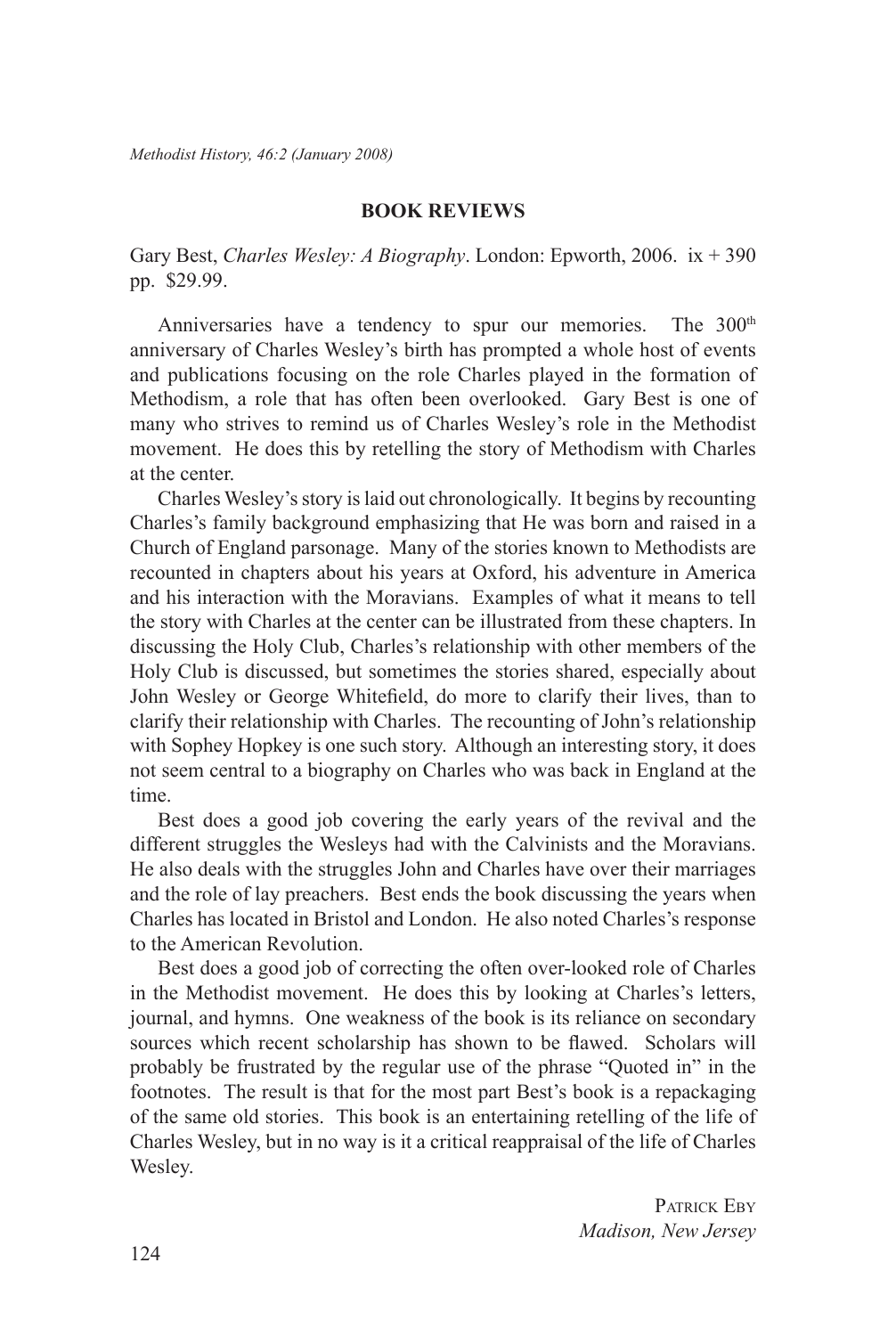Gareth Lloyd, *Charles Wesley and the Struggle for Methodist Identity.* Oxford: Oxford University Press, 2007. xii + 258 pp. \$80.

Gareth Lloyd makes plain in the Preface that he intends this book to be a new assessment of the life of Charles Wesley. He does it with fresh insights, solid documentation, and a felicitous style of writing. I welcome his challenges to past historiography concerning Charles and the willingness to elucidate the tensions between John and Charles, even though some may find that Lloyd painted the struggles more starkly than necessary. This is a must read for all who are interested in the Wesleys and the development of 18th century Methodism in England.

Lloyd is very critical of the work of Thomas Jackson and all who followed his interpretation of Charles' life. Lloyd wrote:

The major influence on the evolution of Charles Wesley biographical scholarship has been the Wesleyan minister Thomas Jackson, the author of a two-volume life published in 1841. . . .The conclusions that Jackson reached had an impact that still influences the way that Charles Wesley is viewed. This is regrettable as his portrayal of the co-founder of the Methodist movement was highly distorted (vi-vii).

Lloyd's aim was "to present a new assessment of Charles Wesley's place in church history, and also his legacy, which was very different from that of his brother. . .This book is not a conventional biography, but rather an examination of the evolution of Methodism against the background of the life and ministry of one of its principal exponents"  $(x)$ . There is no question that John and Charles had a deep and abiding relationship but Lloyd clearly counters any notion that the relationship was without its strains and years of difficulties. The relationship suffered after Charles' marriage in 1749. Lloyd wrote, "The extent of the pain and hurt that this breakdown cause to both men and the significant ways that their mistrust impacted on Methodism will form an important theme of the rest of the book" (42). And finally, Lloyd tells the reader again what he set out to do, "The primary aim of this book has been to present a new evaluation of aspects of the life and ministry of the Evangelist and hymn-writer Charles Wesley" (234).

Some may claim that it is impossible to write about Charles Wesley's influence of the formation of Methodist identity without a detailed analysis of his hymns. After all it is the part of the Methodist movement which most shaped the common person. But instead of focusing of the hymns, Lloyd makes extensive use of Charles's correspondence, an under-utilized resource and one that is readily available to Lloyd as archivist of the Methodist collection at the John Rylands University Library in Manchester. This choice does leave out a critical source for understanding the formation of Methodist identity, but it avoids having to deal with the difficult questions raised when dealing with the hymns, such as authorship, and whether or not and to what degree the hymns are autobiographical. It is not as though the hymns are ignored. One section is entitled "The Use of Hymns in Worship"